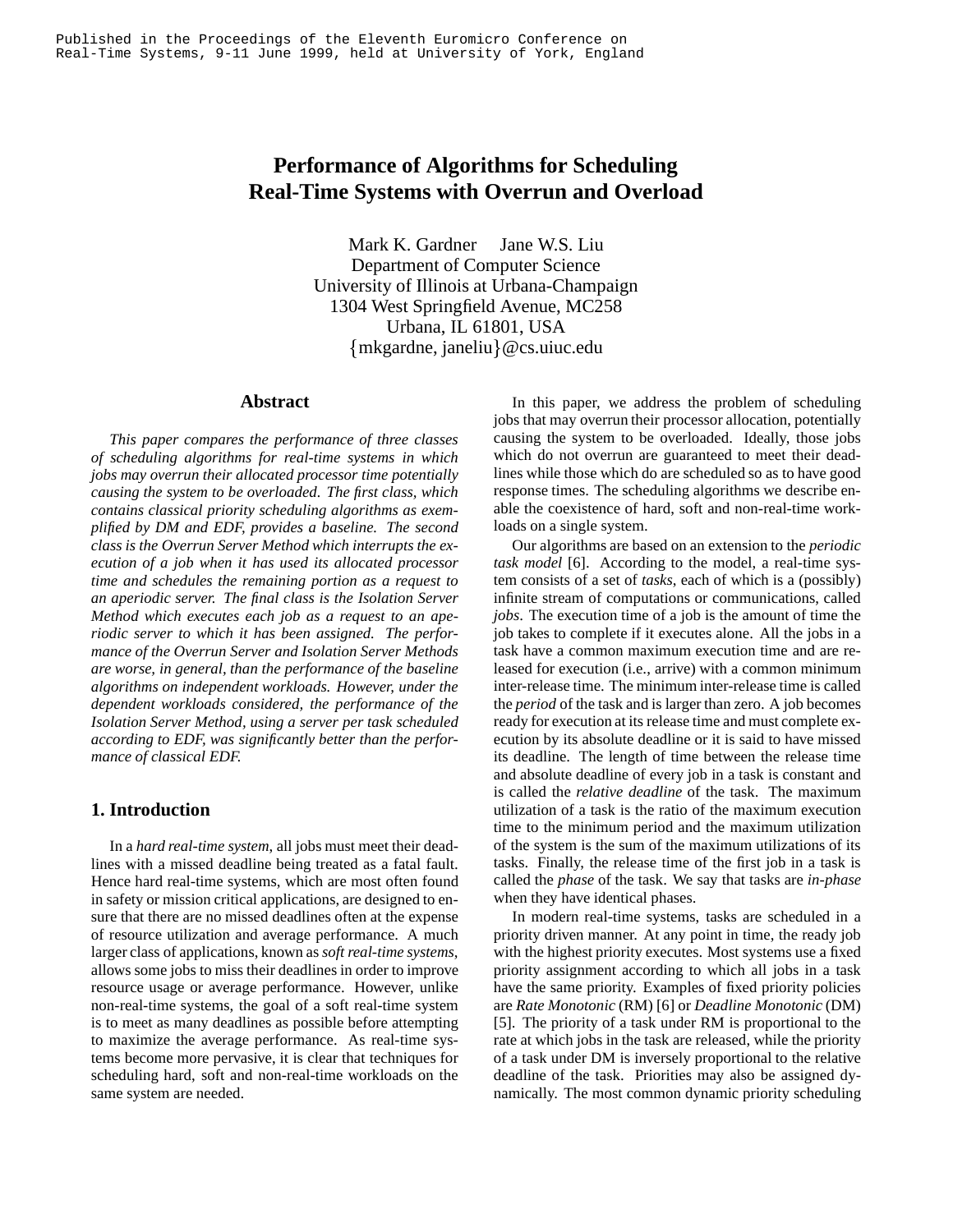policy is *Earliest Deadline First* (EDF) [6] which assigns priorities to jobs in order of their absolute deadlines.

Hard real-time scheduling theory determines the schedulability of a system based on the maximum execution times of the tasks in the system. In order to ensure that a system is *schedulable* (i.e., every task will meet all its deadlines), the processor bandwidth set aside for each task is equal to its maximum utilization. Because the execution times of jobs in many soft real-time systems vary widely, designing a soft real-time system using hard real-time scheduling theory often yields a system whose average utilization is unacceptably low. Instead of a maximum execution time for each task, we require that *guaranteed execution times* be specified. The guaranteed execution time is zero for non-realtime tasks, equal to the maximum execution time of any job of the task for each hard real-time task, and somewhere in between for soft real-time tasks. The schedulability of the system is determined based upon the guaranteed execution time of every task. All jobs with execution times less than or equal to the guaranteed execution time of the task will meet their deadlines. The system tries to minimize the response time of each job whose execution time exceeds its guaranteed execution times. With this modification to the periodic task model, systems containing hard, soft and non-real-time tasks can be described in a uniform manner.

A job is said to *overrun* when it executes for more than its guaranteed execution time. Depending on the amount of time available, a system may be able to schedule the remaining portion of an overrunning job so that it completes by its deadline. We say that a system is *overloaded* when it is not schedulable on the basis of the maximum execution times of its tasks and hence it is likely that some jobs will miss their deadlines. Jobs in a system may overrun without the system being overloaded; however, an overloaded system implies that at least one job overruns.

We begin in Section 2 by describing three classes of algorithms for scheduling systems with jobs that overrun. In Section 3 we describe the performance criteria used to compare the algorithms and present the results of the comparison in Sections 4, 5, and 6. In Section 7 we discuss the relationship of the algorithms to other related work. In Section 8 we summarize the findings of this study.

# **2. Algorithms for Scheduling Overruns**

Any algorithm for scheduling jobs with a potential for overrun must meet two criteria if it is to perform well. First, it must guarantee that jobs which do not overrun meet their deadlines. Second, it should maximize the number of overrunning jobs that meet their deadlines or minimize the response times of overrunning jobs. In this section, we discuss two classes of algorithms, the first of which achieves the former while striving for the latter. The second relaxes the guarantee that non-overrunning jobs will meet their deadlines in order to perform better on dependent workloads.

As a basis of comparison, we will also consider the performance of classical fixed and dynamic priority hard realtime scheduling algorithms under various degrees of overload. The algorithms used as a baseline are the Deadline Monotonic (DM) [5] and Earliest Deadline First (EDF) [6] algorithms. These algorithms have been shown to be optimal in that DM and EDF will ensure that no deadlines are missed if all the tasks can be scheduled without missing a deadline by any fixed or dynamic priority algorithm, respectively. The DM algorithm also has the desirable property that an overrun will not cause a job of a higher priority task to miss its deadline. In contrast, it is well known that EDF behaves unpredictably upon overrun. However, EDF has a higher schedulable utilization than DM and hence makes better use of resources as long as the maximum utilization is no greater than one. The desire to combine the predictability of DM with the optimal schedulable utilization of EDF motivates the two classes of algorithms that follow.

The second class of algorithms, called the Overrun Server Method (OSM), is both a simplification and an extension of the Task Transform Method proposed by Tia *et al.* [12]. Under OSM, a job is released for execution and scheduled in the same manner as it would be according to algorithms in the baseline class. At the time of overrun, the execution of the job is interrupted and the remaining part of the job is released as an aperiodic request to a server. A Sporadic Server (SS) [8] is used to execute the requests in fixed priority systems while either a Constant Utilization Server (CUS) [1] or Total Bandwidth Server (TBS) [9] is used to execute requests in a dynamic priority system. We denote the former as OSM-DM and the latter as OSM-EDF.

Sporadic Servers are specified by a replenishment period and an execution budget. They have the property that they demand no more time than a corresponding periodic task with the same period and maximum execution time. Thus, the schedulability of a system containing Sporadic Servers can be determined by the methods applicable to systems of periodic tasks. We use a particularly aggressive Sporadic Server implementation which reduces the average response time of requests [11]. A Sporadic Server has a separate ready queue so it makes sense to consider various queueing disciplines. We consider the First-Come-First-Served (FCFS), Deadline Monotonic (DM), and *Shortest time Remaining at Overrun* (SRO) queue disciplines. (In the latter, the priority of a request is inversely proportional to the amount of work remaining at the time of overrun.)

As an example of OSM-DM, consider a system of three tasks. Task  $T_1$  has a period of 3 and a guaranteed execution time of 1. Task  $T_2$  has a period of 4 and a guaranteed execution time of 1. Task  $T_3$  has a period of 6 and a guaranteed execution time of 2. In Figure 1(a), one job of  $T_1$  overruns. As a result,  $T_3$  misses a deadline at 6 when the tasks are scheduled according to the DM algorithm. Figure1(b) shows the same workload but with a Sporadic Server having a replenishment period of 12 and an execution budget of 1. According to classical schedulability theory, the three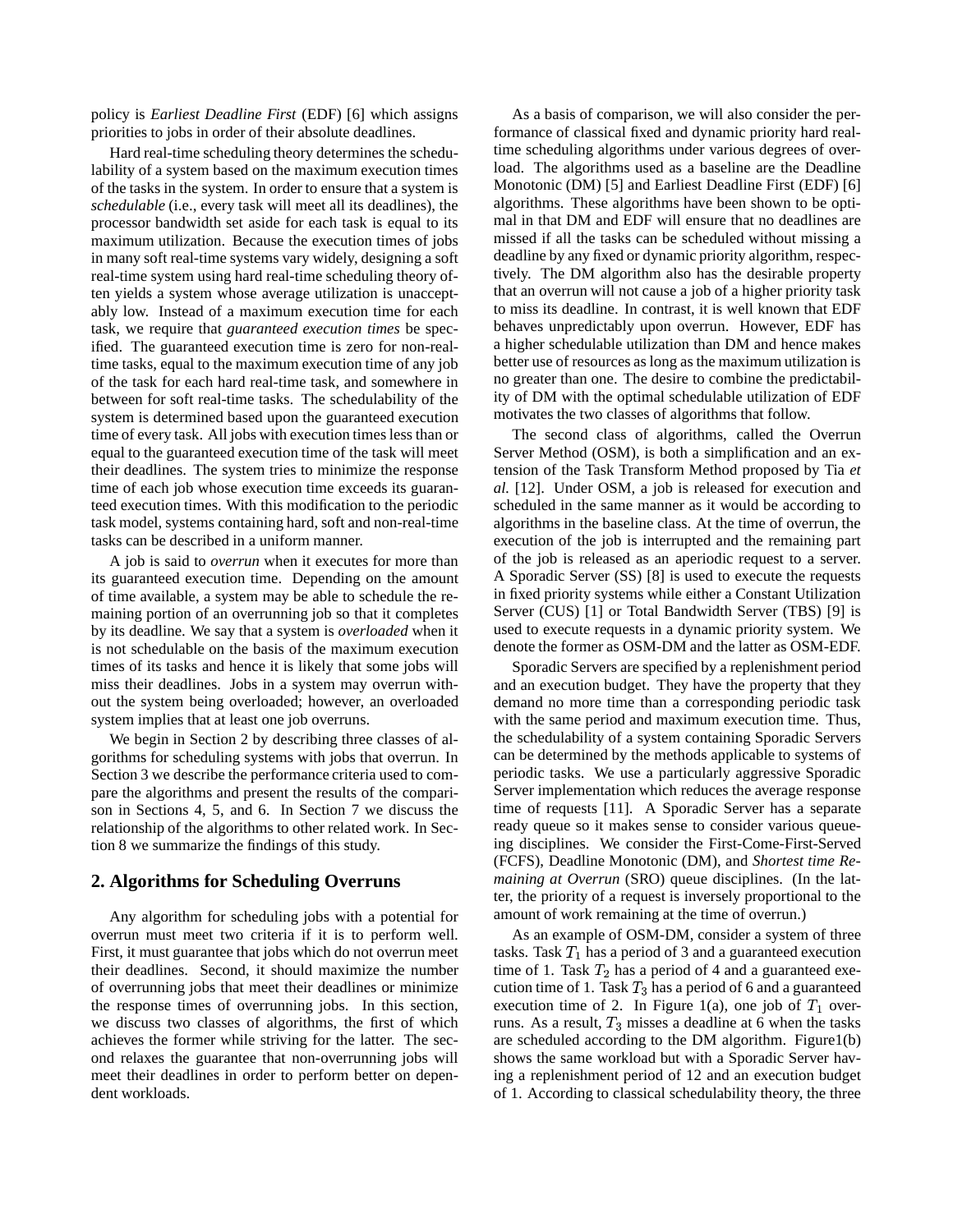

**Figure 1. Behavior of DM upon overrun**

tasks and the server are schedulable according to DM on the basis of guaranteed execution times. Note that now the jobs of  $T_3$  meet their deadlines in spite of the overrun by the first job in  $T_1$ .

The schedulability of an OSM-EDF system using either CUS or TBS can also be determined by the methods applicable to systems of period tasks because they demand no more time than a corresponding task with the same utilization. The difference between the two algorithms is that TBS uses background time whereas CUS does not. Typically, CUS is preferred when there are several servers and it is undesirable for the servers to compete for background time. However, one would expect the average response time of requests executed by CUS to be greater than if executed by TBS. We later show results that support this conclusion.

The final class of algorithms is the Isolation Server Method (ISM) named for its use of SS, CUS, or TBS to isolate other parts of the system from the behavior of an overrunning job. Jobs are submitted as aperiodic requests to the server assigned to their task at the time of their release and execute completely under server control. A server may be assigned to execute jobs from multiple tasks. Whereas OSM requires a portion of the processor separate from the tasks to be allocated to servers, ISM allocates portions of the processor to servers and does not allocate time to the tasks. Because jobs of a task are released as requests to a server, an overrunning job under ISM can only delay the completion of jobs from tasks assigned to that server. The execution of jobs in tasks not assigned to that server are isolated from the overrunning job. Unlike OSM, ISM cannot guarantee all jobs with execution times which do not exceed their guaranteed execution times will complete by their deadlines. We denote fixed priority ISM by ISM-DM and dynamic priority ISM by ISM-EDF.

As an example, consider another system of three tasks scheduled according to the EDF algorithm together with



**Figure 2. Behavior of server upon overrun**

TBS. Task  $T_1$  has a period of 4 and a guaranteed execution time of 1. Task  $T_2$  has a period of 12 and a guaranteed execution time of 4. Task  $T_3$  has a period of 24 and a guaranteed execution time of 2. Under OSM-EDF, the overrun server has a replenishment period of 3 and an execution budget of 1 while ISM-EDF has a separate server per task with utilizations equal to the utilizations of the respective tasks. According to classical schedulability theory, the system is schedulable under both OSM-EDF and ISM-EDF. Suppose that a job of  $T_2$  overruns by 2 at time 6 and a job of  $T_1$  overruns by 1 at time 7, as shown in Figure 2. The overrunning job of  $T_1$  misses its deadlines under OSM-EDF but completes in time under ISM-EDF. Also, both overrunning jobs complete earlier under ISM-EDF than under OSM-EDF because ISM servers execute jobs at their original priority, while OSM servers execute the overrun portion of jobs at the priority of the corresponding server. In this case, the server has a lower priority than  $T_1$  while it executes the overrunning job of  $T_2$ .

# **3. Comparison Study**

In this section, we describe the methodology used to compare the performance of the three classes of algorithms. The average performance of the system is obtained by discrete event simulation. We first discuss the criteria used to compare the performance and then describe the workload used in the comparison.

#### **3.1. Performance Criteria**

In Section 2 we stated what the ideal behavior of an algorithm for scheduling jobs in the presence overrunsshould be. First and foremost is the requirement that jobs which do not exceed their guaranteed execution times should never miss a deadline. OSM meets this condition by design. ISM relaxes this condition slightly in that an overrunning job may delay the completion of subsequent jobs assigned to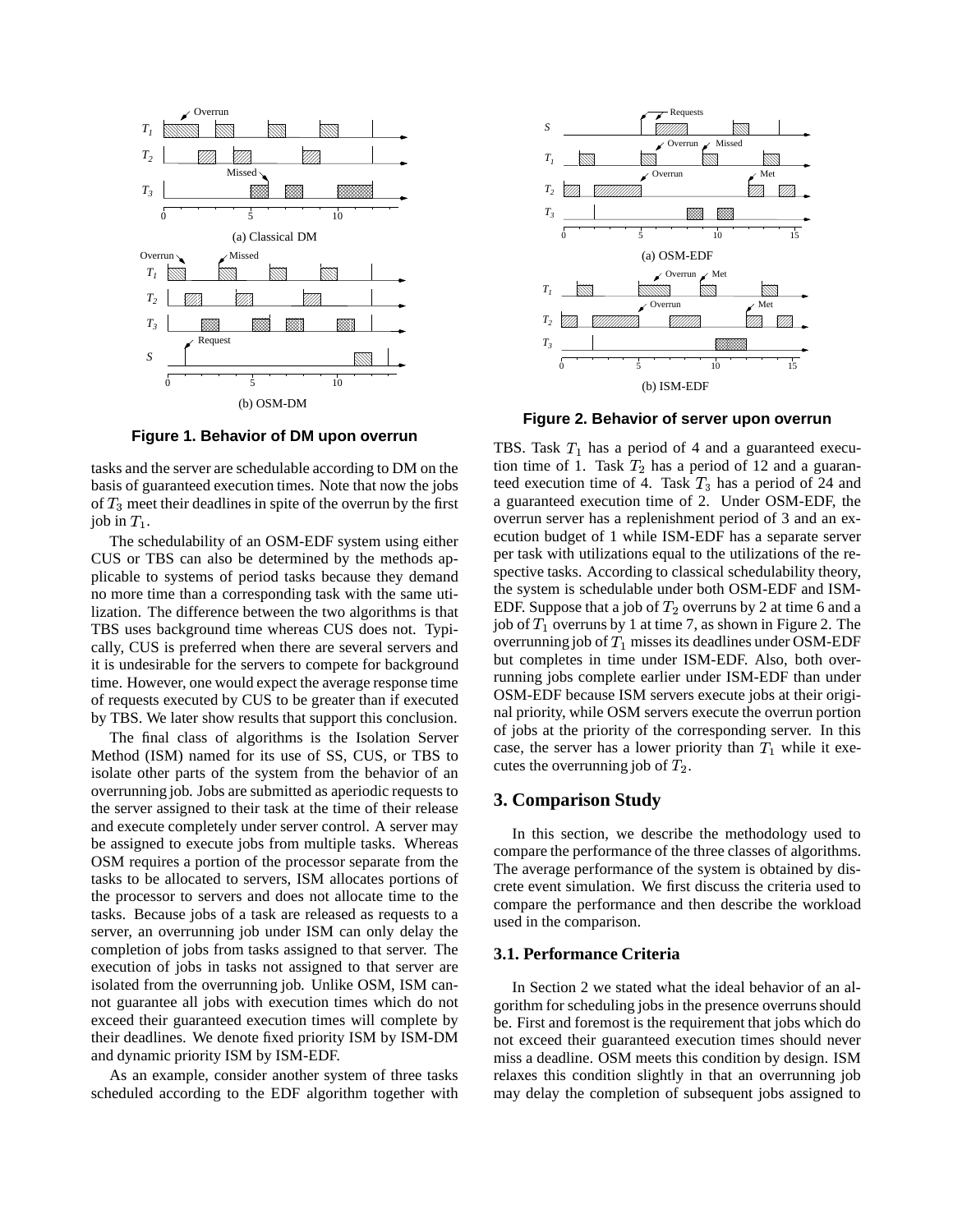the same server. The next condition is that the algorithm maximizes the number of deadlines met and minimizes the response time of overrunning jobs. Thus, the fraction of deadlines met by jobs in each task and the average response time of jobs in a task are important metrics.

It is clear that the above metrics cannot be directly compared for different workloads because, for example, the percentage of deadlines missed depends upon the execution time and deadline of the tasks, both of which vary across workloads. for this reason, we use the ratio of a metric measured for one algorithm against the same metric measured for another algorithm on the same workload, averaged over all the workloads. For example, if the average ratio of deadlines met is 1.0, then the two algorithms have equivalent performance on the average. Likewise, an average ratio of deadlines met of 1.25 indicates that the first algorithm performs 25% better than the second on the average. Since we wish to compare the performance of the algorithms on a system-wide basis rather than a task by task basis, the average of the ratios of all the tasks were taken.

# **3.2. Workload Generation**

The performance of a scheduling algorithm depends upon the average utilization of the system. At low utilizations, sufficient time exists for nearly all overrunning jobs to complete in time. As the utilization increases, overrunning jobs become more likely to miss their deadlines. At some point, overruns will cause the system to be overloaded. As long as the average utilization of the system is less than one, the system will continue to function, albeit with increasingly reduced performance. For the workloads used in this study, an average utilization of 0.50 is sufficient for nearly all jobs to met their deadlines. The average utilizations we consider are 0.50, 0.75, 0.90 and 0.95.

Given the average utilization of the system, the average utilization of a task is obtained by multiplying the average system utilization by a utilization factor for the task. The utilization factors of the tasks in a system are uniformly distributed in the range  $(0, 1]$  and normalized such that the sum of the factors equals 1.0. The execution time of jobs in a task are random variables with a common distribution, either uniform or exponential. The mean execution time of a job is equal to the mean utilization of its task multiplied by the (constant) period of the task. The minimum execution time is 1 time unit. The periods of the tasks are a constant and are uniformly distributed in the range  $[1000, 10000]$ .

Overruns are often caused by common factors and hence the execution time of jobs are likely to be correlated. For dependent execution times, we model dependencies as being exclusively between jobs in a task and following a fixed pattern. The pattern is represented by a list of execution time factors, with a mean value of 1.0, representing the correlation between the execution times of consecutive jobs. For example, suppose that the pattern is  $\{2, 0.5, 1, 0.5\}$ . If the mean execution time of a set of dependent jobs is 100,

the actual execution times of the jobs are  $\{200, 50, 100, 50\}$ . (The mean execution time of a set of dependent jobs is computed by the previous procedure.) Dependence patterns are varied and clearly application dependent. In our current study, we examined the performance of the algorithms for the (independent) pattern  $\{1\}$  and for the (dependent) pattern  $\{1, 1\}$ .

For each average system utilization and distribution type, we generate 100 systems, each consisting of 8 tasks. Each of the tasks in a system has a minimum of 2000 jobs.

### **4. Baseline**

We compare the performance metrics for equal release times (in-phase release) and random release times. For the random release time case, 30 runs with the initial release time of each task uniformly distributed in  $[0, P_i]$  were performed. The results clearly indicate that the average performance of the system does not depend on the initial phase of the tasks. (We note that while the average ratios are not sensitive to the initial phase of the tasks, the minimum and maximum ratios are.)

Another factor which may influence the performance is the number of tasks in the system. Figure 3 gives ratios of the performance of systems with various numbers tasks to the performance of systems with one task. The average system utilization is 95%. In general, the average performance of the system improves with increased numbers of tasks. However, Figure 3(b) shows the average response time ratio of systems with two tasks is worse than systems with one task for an exponential workload scheduled DM. There are two factors which cause this behavior. First, distributing a given system load across more tasks lowers the average overrun per task thereby improving the average response time ratio. Second, more than one task in a system implies that a job may be delayed by the execution of another job causing its response time to increase. This negative effect is most pronounced with two tasks per system because the average execution time per task is greatest. The latter effect is most prevalent for an exponential distribution since its average overrun is greater than it is for a uniform distribution with the same mean and minimum. We use 8 tasks per system for the remainder of the paper.

Finally, we compare the performance of EDF and DM on independent and dependent workloads. As can be seen in Figure 4, the average performance of the EDF policy is clearly worse than the average performance of DM.

#### **5. Overrun Server Method**

As discussed above, one way to schedule jobs with the potential for overrun is to suspended a job when it has executed for its guaranteed execution time and release the remainder of the job as a request to an overrun server. Only jobs with execution times in excess of their guaranteed values may miss their deadlines. The main issues in using overrun servers to schedule jobs are the number of servers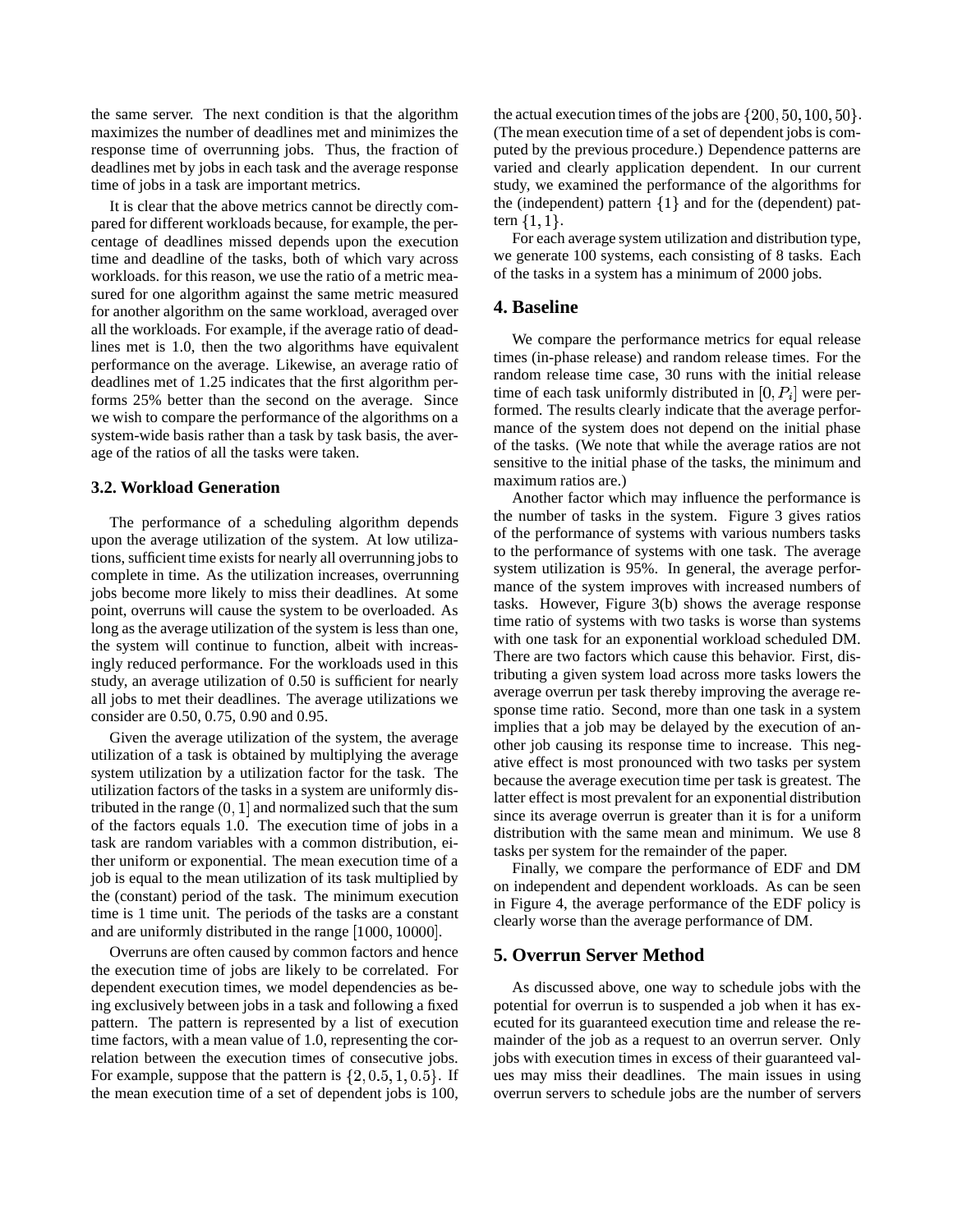

**Figure 3. Performance vs. number of tasks**

to use, the assignment of jobs to servers, the parameters of each server, and the queueing discipline employed by the server.

# **5.1. Number of Servers**

The number of servers can range from a single server for all tasks to a server for each overrunning task. Clearly the aggregate average utilization of the servers can be at most  $1 - \sum_i U_i$ , where  $U_i$  is the average utilization of task  $T_i$ , without the potential for causing non-overrunning jobs to miss their deadlines. (It is less than this under fixed priority scheduling policies due to a lower schedulable utilization.) The question is how to distribute the uncommitted utilization of processor. If the remaining utilization is divided without regard for the average utilization of overruns assigned to each server, e.g., dividing the remaining utilization evenly, some servers may have a proportionally greater average demand than others. This utilization distribution is likely to cause jobs to have worse response times and be less likely to complete by their deadlines. On the other hand, dividing the remaining utilization proportionally according to the average utilization of overruns assigned to each server ensures that servers will receive processor time proportional to their load.



**Figure 4. EDF vs. DM**

The results indicate that the performance of a single server for all tasks and a server per task bound the performance of systems with intermediate numbers of servers. In addition, there is no significant difference in performance between different assignments of tasks to servers since the load on the servers are equal. For brevity, we present only the results for systems with 1 or 8 servers having groups of consecutive tasks assigned to servers.

#### **5.2. Deadline Monotonic**

Given the server utilization, an overrun server in a fixed priority system requires the specification of a replenishment period in order to establish a budget for the server. It also requires a scheduling discipline for its job queue. For simplicity, we consider the choice of replenishment period and queue discipline for a system with a single overrun server.

The literature pertaining to the service of aperiodic requests almost universally suggests that the priority of a server should be greater than that of the tasks. To determine the best server period, we simulate the behavior of a simplified set of 30 systems consisting of 3 tasks with 1000 jobs per task and 9 priorities chosen to be slightly higher than, equal to, and slightly lower than the priority of each task. The execution time of jobs in the highest priority are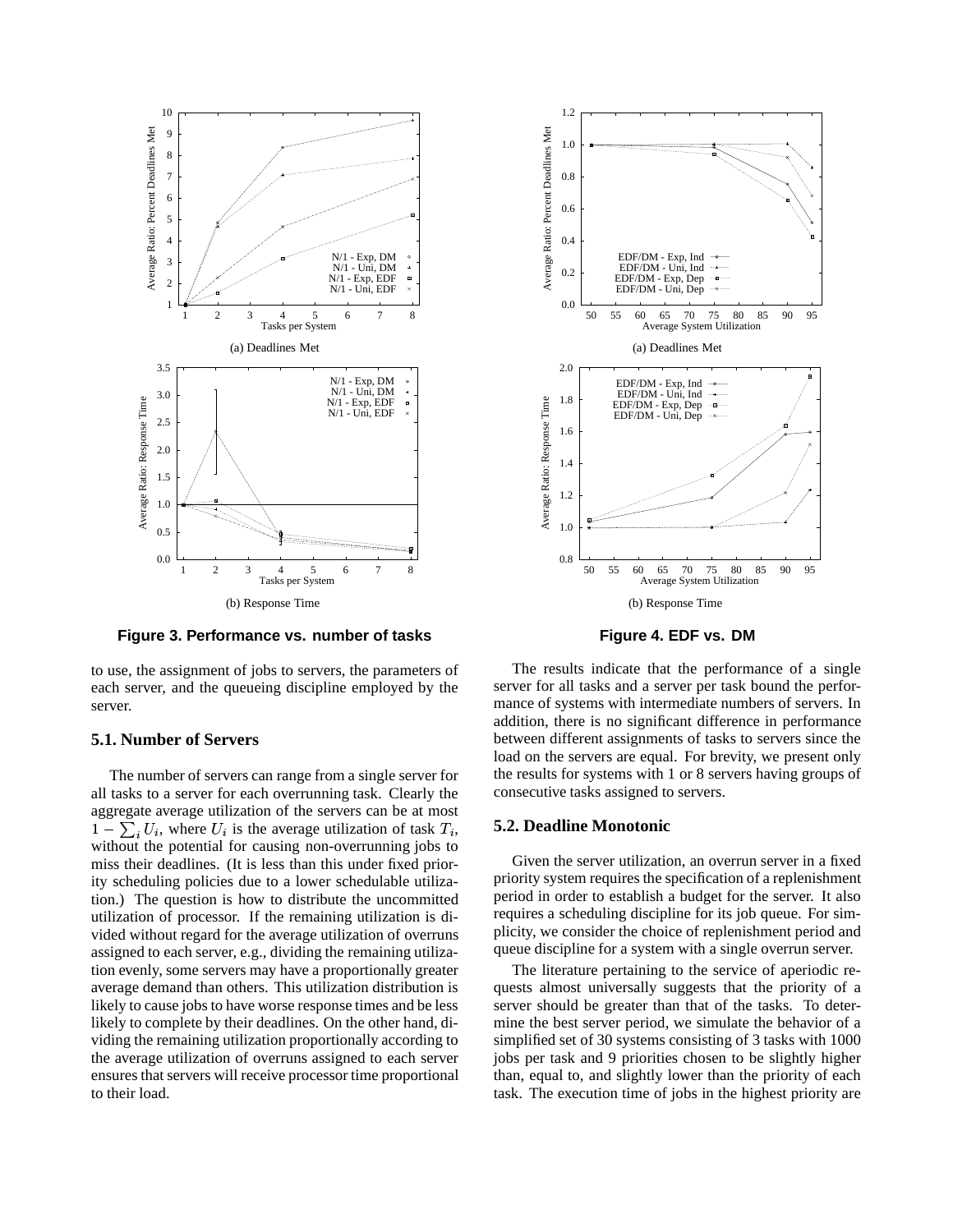

**Figure 5. Performance of queue disciplines**

taken from a uniform or exponential distribution. The execution times of the other tasks are constant. The task periods are in the range  $[100, 1000]$ . The average utilizations of the systems are 75%, chosen to be less than the Liu and Layland bound of 75.7% guaranteeing that the systems are be schedulable on the basis of mean execution times. The results indicate that the choice of Sporadic Server priority does not affect the average response time or percentage of deadlines met.

Next we consider the choice of queue discipline for the Sporadic Server ready queue. We use FCFS as a baseline (as in [12]) and compare its performance with DM and SRO on the workloads discussed in Section 3.2. Figure 5 shows that the percentage of deadlines met when DM is used as the queue discipline is higher than when FCFS is used. Likewise, more deadlines are met when SRO is used.

The latter result may be surprising because SRO performs poorly as a real-time scheduling algorithm since it prioritizes jobs on the basis of remaining work at release rather than on task deadlines or periods. However, it minimizes response time and thus it allows more overrunning jobs to complete by their deadlines when used as a SS queue discipline. We use SRO as the queue discipline in the experiments that follow.



**Figure 6. Performance of TBS vs. CUS**

# **5.3. Earliest Deadline First**

We now consider OSM in a deadline-driven system. As stated earlier, we consider either CUS or TBS in connection with an EDF scheduling policy. The CUS and TBS overrun servers are specified by establishing server utilizations and assigning tasks to servers in the manner discussed earlier.

Again, a CUS server and a TBS server behave identically except that the latter is allowed to compete for background processing time. Because of this, jobs executed by a TBS server may complete earlier and meet their deadlines. Thus we would expect TBS to perform better than CUS as an overrun server. As Figure 6 shows, the average response time of TBS is much lower than CUS, particularly at moderate to high average system utilization. The percentage of deadlines met is also greater for TBS. The concave shape of the curves comes from two opposing effects. At low load, the average overrun is small so TBS and CUS perform similarly. Increasing load causes an increase in the average overrun which TBS is able to execute earlier. At the same time, increasing the load decreases the amount of background time that TBS can exploit. As the average load approaches 100%, the performance once again becomes similar because the algorithms behave similarly. We use TBS as the server for the remainder of the paper.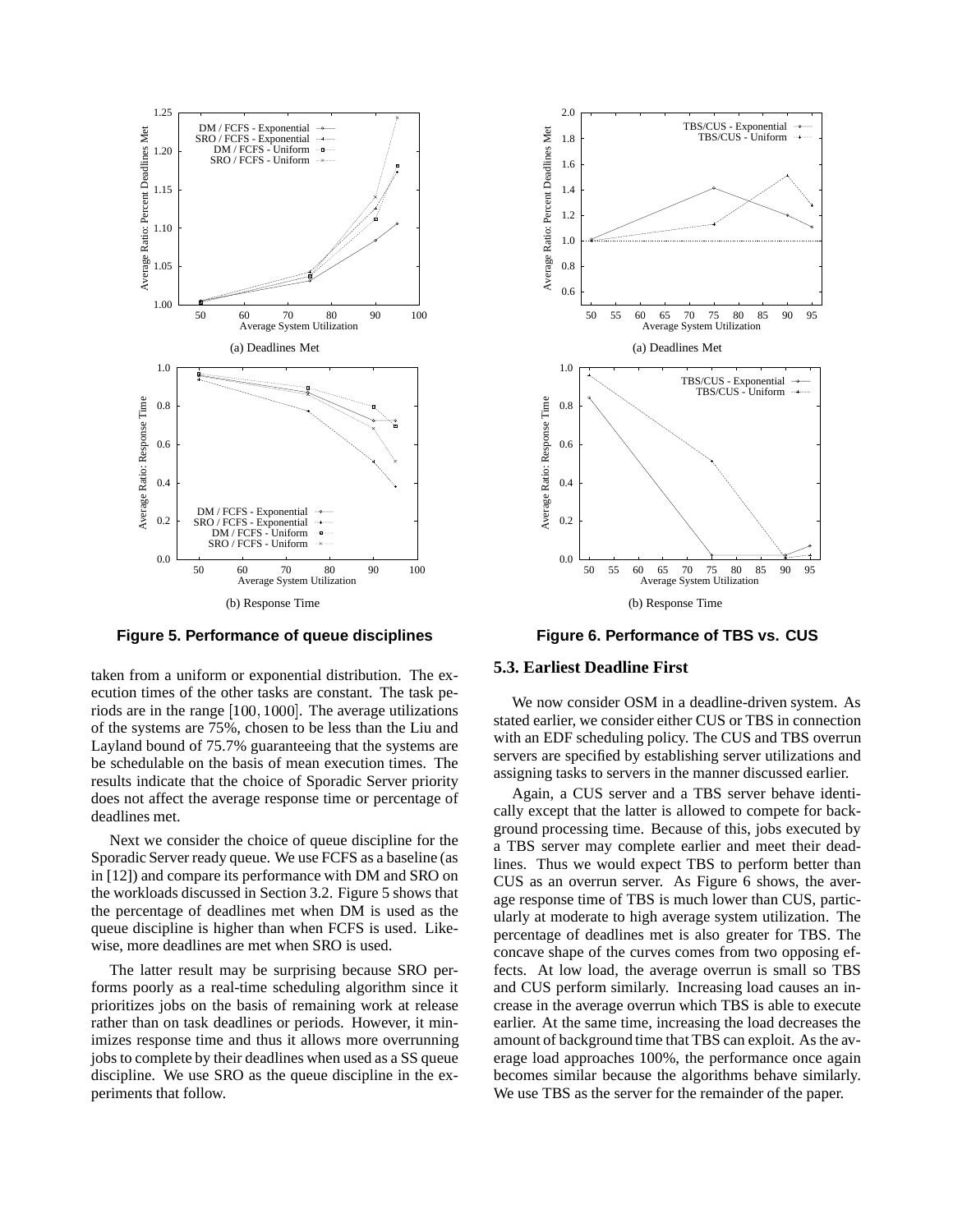![](_page_6_Figure_0.jpeg)

**Figure 7. OSM-DM vs. DM**

# **5.4. Performance of OSM vs. Baseline**

Figures 7 and 8 compare the performance of OSM with the performance of the baseline algorithms. As Figure 7(a) shows, significantly more deadlines were missed by OSM-DM. The Liu and Layland bound for the baseline algorithm is 72.4% and hence the systems are not likely to be schedulable at 75% average system utilization or above. Adding overrun servers reduces the likelihood of being schedulable even further. In spite this, we present results for higher utilizations as an indication of soft real-time behavior at high system loads. Figure 7(b) indicates that OSM-DM yields better response times than classical DM for a single overrun server and dependent exponential workloads. In all cases, a single overrun server for all tasks performs better than having an overrun server per task because SS cannot reclaim the time allocated to another server even though the server is idle.

In Figure 8 we see that OSM-EDF performs better than classical EDF for exponential workloads, particularly if the workload has dependencies. Also it performs better on exponential workloads than on uniform ones because the probability of overrun is less for an exponential distribution than for a uniform one when the guaranteed execution time equals the mean. The average amount of processor time

![](_page_6_Figure_5.jpeg)

**Figure 8. OSM-EDF vs. EDF**

not used by jobs which do not overrun is greater than the average amount of overrun for an exponential distribution, whereas they are equal for a uniform distribution with the same mean and minimum. Finally, we observe that OSM-EDF performs better with a server per task than with a single server because TBS makes use of background time unused by other servers.

### **5.5. Performance of OSM-EDF vs. OSM-DM**

Under classical scheduling, DM performs better than EDF when jobs overrun. However, as Figure 9 shows, OSM-EDF generally performs better than OSM-DM in the server per task configuration. Thus, in general, OSM should employ a server per task and be scheduled EDF.

# **6. Isolation Server Method**

Another way to schedule jobs with the potential for overrun is to release the jobs as requests to isolation servers for execution. The same issues need to be considered when scheduling jobs using ISM as when scheduling overruns using OSM: the number of servers, the assignment of jobs to servers, the budget of each server, and the queueing discipline employed by each server.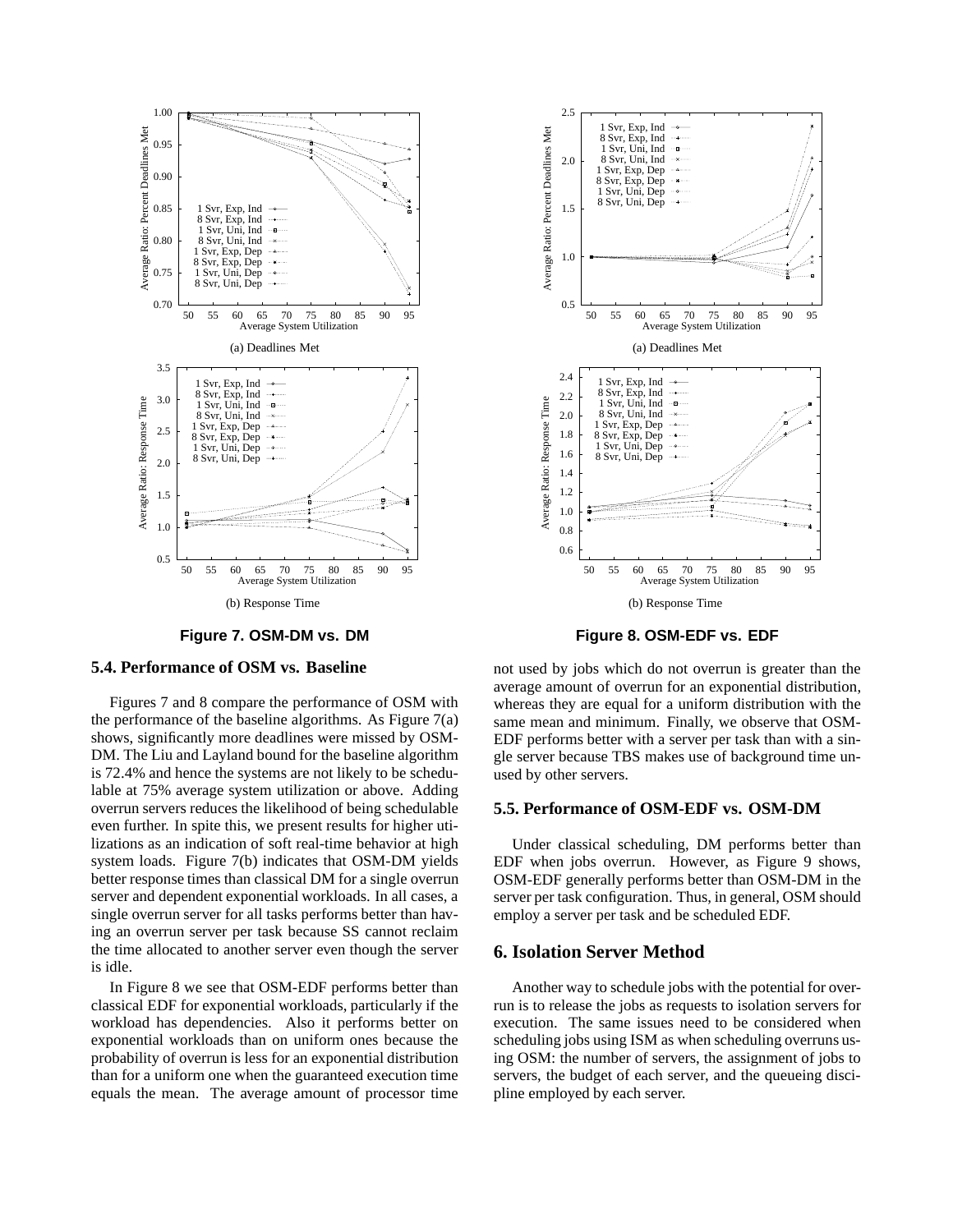![](_page_7_Figure_0.jpeg)

**Figure 9. OSM-EDF vs. OSM-DM**

# **6.1. Effects of Parameters**

As in Section 5, we consider 1–8 servers. Unlike OSM, each server is allocated a portion of the processor bandwidth proportional to the fraction of the total utilization the tasks it executes contribute. As is the case for OSM-DM, the performance metrics are not sensitive to the choice of SS server replenishment period using ISM-DM, and the SRO queue discipline gives the best results. TBS is also clearly superior to CUS for ISM-EDF. Here also, the performance of a single server for all tasks and a server per task bounds the performance of intermediate numbers of servers hence only the results for 1 and 8 servers are presented.

### **6.2. Performance of ISM vs. Baseline**

Figures 10 and 11 compare the performance of ISM with the performance of the baseline algorithms. As Figure 10 shows, the performance of ISM-DM is worse than classical DM; the systems are less likely to be schedulable as the average system utilization increases. We note that ISM-DM (in Figure 10(b)) has a higher average response ratio than OSM-DM (in Figure 7) at 50% utilization because overrunning jobs may delay subsequent jobs under ISM where they cannot under OSM. ISM-DM has a slightly better response ratio than OSM-DM at high utilizations, however. Once

![](_page_7_Figure_6.jpeg)

**Figure 10. ISM-DM vs. DM**

again, ISM-DM gives the best results with one server for all tasks for the same reason that OSM-DM does.

In Figure  $11(a)$  we see that ISM-EDF with one server per task meets more of its deadlines on the average than classical EDF and less with a single server for all tasks. Also, the average response time ratio is better for a server per task, as Figure 11(b) shows. This behavior is evident for both dependent and independent workloads with exponential or uniform distributions.

#### **6.3. Performance of ISM-EDF vs. ISM-DM**

As Figure 12 shows, the performance of ISM-EDF is better than the performance of ISM-DM in the server per task configuration and worse in the single server configuration. There was surprisingly little variation between independent and dependent workloads. For the best performance, ISM should employ a server per task and be scheduled according to the EDF algorithm.

# **7. Related Work**

As was mentioned earlier, the Overrun Server Algorithm (OSM) is a simplification and extension of the Task Transform Method proposed by Tia *et al.* [12]. Like their work, OSM also transforms a job into a mandatory periodic task,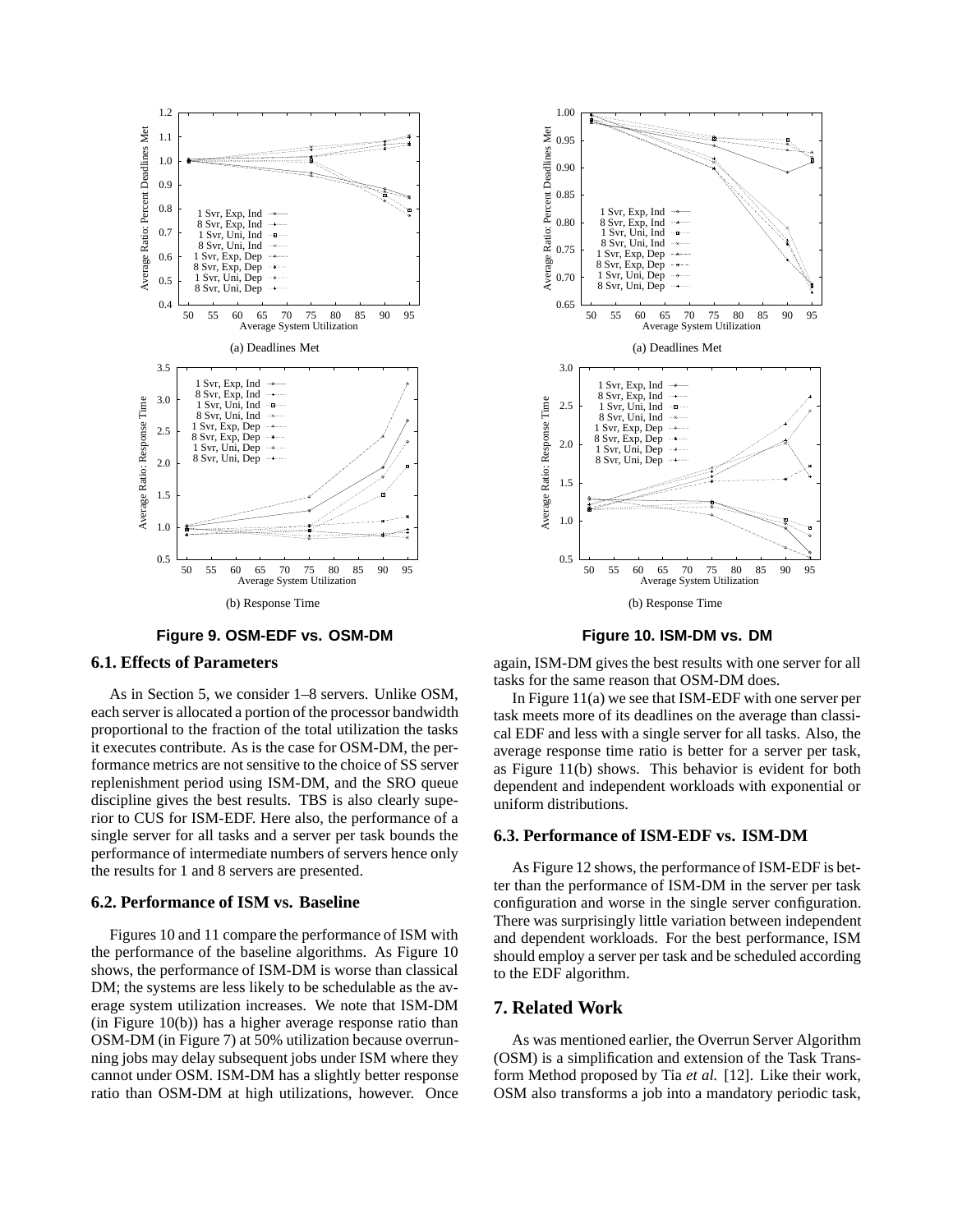![](_page_8_Figure_0.jpeg)

**Figure 11. ISM-EDF vs. EDF**

whose maximum execution time is the guaranteed execution time in our model, and a request to a server for the execution of the remaining portion. Under a fixed priority scheduler, the remaining portion is executed by a Sporadic Server [8]. Under an EDF scheduler, requests are executed by either a Constant Utilization Server [1] or a Total Bandwidth Server [9] rather than a Slack Stealer [4].

The Isolation Server Method (ISM) is similar to the Proportional Share Resource Allocation algorithm (PSRA) [10]. Both assign a portion of the processor bandwidth to a task. Whereas PSRA allocates the assigned portion to jobs in discrete-sized time quanta, ISM allocates the portion in variable sized chunks defined through preemption by higher priority jobs. The difference between the portion of a processor bandwidth a task receives under PSRA and the ideal is bounded by a constant equal to the quantum chosen. ISM provides the ideal portion precisely. Both algorithms allow the integration of real and non-real-time processing, are easy to implement and prevent ill-effects of overrunning jobs on jobs in other tasks.

The problem of assigning  $n$  fixed priority tasks to  $m$ servers, where  $m \leq n$ , is addressed in [3]. They give an exponential time algorithm for determining the assignment that gives the smallest response time while ensuring that the system remains schedulable, if such an assignment exists.

![](_page_8_Figure_5.jpeg)

**Figure 12. ISM-EDF vs. ISM-DM**

On the other hand, the systems studied in this work are, for the most part, not schedulable according to hard real-time schedulability theory. In addition, we relax the assumption that jobs are served FCFS. Instead, we also consider the behavior of Sporadic Servers with a fixed priority queue discipline (DM) and a queue discipline designed to minimize response times (SRO). Our results indicate that the behavior of a system with multiple servers is bounded by the assignment of all tasks to a single server and the assignment of each task to its own server.

In [2], Ghazalie and Baker present the performance of several aperiodic servers in a deadline-driven environment. Their focus is on the scheduling of aperiodic tasks while our focus is on scheduling overruns using servers. One of the servers they consider is a variation of the Sporadic Server, adapted to a dynamic priority environment, while we use Sporadic Servers under fixed priority and employ either a Constant Utilization Server or a Total Bandwidth Server under dynamic priority. They observed that the average response time of an aperiodic task decreases with increases in Sporadic Server server period (dynamic priority) while we observed that the average performance did not change with the server period (fixed priority). Besides the differences due to fixed versus dynamic priority, the difference is likely the result of considering the behavior of a single sys